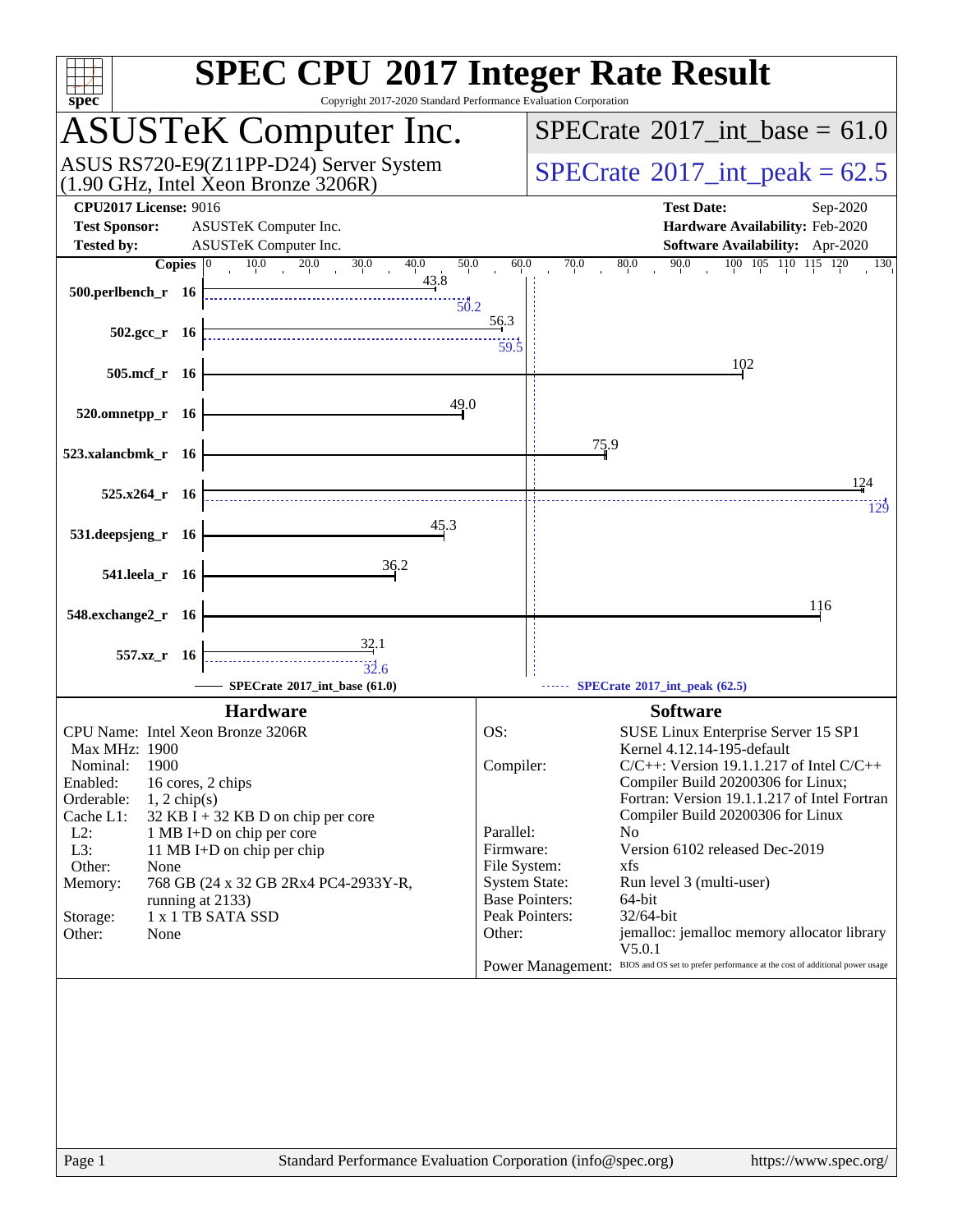

Copyright 2017-2020 Standard Performance Evaluation Corporation

## ASUSTeK Computer Inc.

[SPECrate](http://www.spec.org/auto/cpu2017/Docs/result-fields.html#SPECrate2017intbase)®2017 int\_base =  $61.0$ 

ASUS RS720-E9(Z11PP-D24) Server System  $(1.90 \text{ GHz}, \text{ Intel Xeon Bronze } 3206\text{R})$  [SPECrate](http://www.spec.org/auto/cpu2017/Docs/result-fields.html#SPECrate2017intpeak)®[2017\\_int\\_peak =](http://www.spec.org/auto/cpu2017/Docs/result-fields.html#SPECrate2017intpeak) 62.5

**[Test Sponsor:](http://www.spec.org/auto/cpu2017/Docs/result-fields.html#TestSponsor)** ASUSTeK Computer Inc. **[Hardware Availability:](http://www.spec.org/auto/cpu2017/Docs/result-fields.html#HardwareAvailability)** Feb-2020

**[CPU2017 License:](http://www.spec.org/auto/cpu2017/Docs/result-fields.html#CPU2017License)** 9016 **[Test Date:](http://www.spec.org/auto/cpu2017/Docs/result-fields.html#TestDate)** Sep-2020 **[Tested by:](http://www.spec.org/auto/cpu2017/Docs/result-fields.html#Testedby)** ASUSTeK Computer Inc. **[Software Availability:](http://www.spec.org/auto/cpu2017/Docs/result-fields.html#SoftwareAvailability)** Apr-2020

#### **[Results Table](http://www.spec.org/auto/cpu2017/Docs/result-fields.html#ResultsTable)**

|                                             | <b>Base</b>   |                |       |                |       | <b>Peak</b>    |              |               |                |              |                |              |                |              |
|---------------------------------------------|---------------|----------------|-------|----------------|-------|----------------|--------------|---------------|----------------|--------------|----------------|--------------|----------------|--------------|
| <b>Benchmark</b>                            | <b>Copies</b> | <b>Seconds</b> | Ratio | <b>Seconds</b> | Ratio | <b>Seconds</b> | <b>Ratio</b> | <b>Copies</b> | <b>Seconds</b> | <b>Ratio</b> | <b>Seconds</b> | <b>Ratio</b> | <b>Seconds</b> | <b>Ratio</b> |
| $500.$ perlbench_r                          | 16            | 582            | 43.8  | 583            | 43.7  | 582            | 43.8         | 16            | 508            | 50.2         | 510            | 50.0         | 508            | 50.2         |
| 502.gcc_r                                   | 16            | 402            | 56.3  | 402            | 56.4  | 403            | 56.3         | 16            | 380            | 59.6         | 381            | 59.5         | 381            | 59.5         |
| $505$ .mcf r                                | 16            | 254            | 102   | 254            | 102   | 254            | 102          | 16            | 254            | 102          | 254            | <b>102</b>   | 254            | 102          |
| 520.omnetpp_r                               | 16            | 428            | 49.0  | 430            | 48.9  | 428            | 49.0         | 16            | 428            | 49.0         | 430            | 48.9         | 428            | 49.0         |
| 523.xalancbmk r                             | 16            | 224            | 75.5  | 223            | 75.9  | 222            | 76.1         | 16            | 224            | 75.5         | 223            | 75.9         | 222            | 76.1         |
| 525.x264 r                                  | 16            | 226            | 124   | 225            | 125   | 225            | 124          | 16            | 218            | 129          | 218            | 129          | 218            | 129          |
| 531.deepsjeng_r                             | 16            | 404            | 45.3  | 404            | 45.4  | 404            | 45.3         | 16            | 404            | 45.3         | 404            | 45.4         | 404            | 45.3         |
| 541.leela r                                 | 16            | 731            | 36.2  | 735            | 36.1  | 731            | 36.3         | 16            | <b>731</b>     | 36.2         | 735            | 36.1         | 731            | 36.3         |
| 548.exchange2_r                             | 16            | 360            | 116   | 361            | 116   | 360            | 116          | 16            | 360            | 116          | 361            | 116          | 360            | <b>116</b>   |
| 557.xz r                                    | 16            | 539            | 32.1  | 539            | 32.1  | 538            | 32.1         | 16            | 530            | 32.6         | 530            | 32.6         | 530            | 32.6         |
| $SPECrate^{\otimes}2017$ int base =<br>61.0 |               |                |       |                |       |                |              |               |                |              |                |              |                |              |

**[SPECrate](http://www.spec.org/auto/cpu2017/Docs/result-fields.html#SPECrate2017intpeak)[2017\\_int\\_peak =](http://www.spec.org/auto/cpu2017/Docs/result-fields.html#SPECrate2017intpeak) 62.5**

Results appear in the [order in which they were run.](http://www.spec.org/auto/cpu2017/Docs/result-fields.html#RunOrder) Bold underlined text [indicates a median measurement.](http://www.spec.org/auto/cpu2017/Docs/result-fields.html#Median)

#### **[Compiler Notes](http://www.spec.org/auto/cpu2017/Docs/result-fields.html#CompilerNotes)**

The inconsistent Compiler version information under Compiler Version section is due to a discrepancy in Intel Compiler. The correct version of C/C++ compiler is: Version 19.1.1.217 Build 20200306 Compiler for Linux The correct version of Fortran compiler is: Version 19.1.1.217 Build 20200306 Compiler for Linux

#### **[Submit Notes](http://www.spec.org/auto/cpu2017/Docs/result-fields.html#SubmitNotes)**

 The numactl mechanism was used to bind copies to processors. The config file option 'submit' was used to generate numactl commands to bind each copy to a specific processor. For details, please see the config file.

#### **[Operating System Notes](http://www.spec.org/auto/cpu2017/Docs/result-fields.html#OperatingSystemNotes)**

 Stack size set to unlimited using "ulimit -s unlimited" OS set to performance mode via cpupower frequency-set -g performance

#### **[Environment Variables Notes](http://www.spec.org/auto/cpu2017/Docs/result-fields.html#EnvironmentVariablesNotes)**

Environment variables set by runcpu before the start of the run: LD\_LIBRARY\_PATH = "/191u1/lib/intel64:/191u1/lib/ia32:/191u1/je5.0.1-32" MALLOC\_CONF = "retain:true"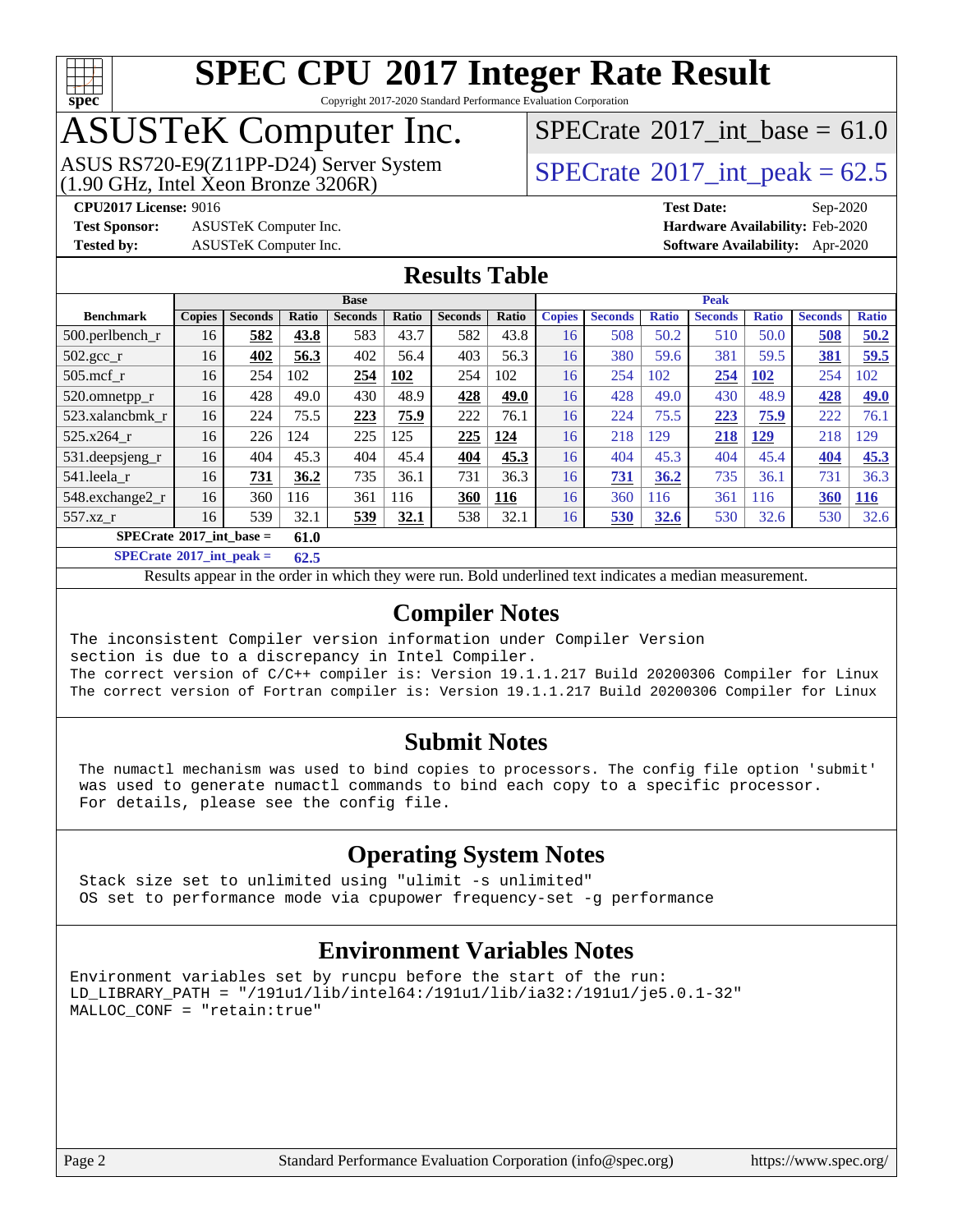

Copyright 2017-2020 Standard Performance Evaluation Corporation

## ASUSTeK Computer Inc.

 $(1.90 \text{ GHz}, \text{Intel } \hat{\text{X}}$ con Bronze 3206R) ASUS RS720-E9(Z11PP-D24) Server System  $SPECrate^{\circ}2017$  $SPECrate^{\circ}2017$  int peak = 62.5

[SPECrate](http://www.spec.org/auto/cpu2017/Docs/result-fields.html#SPECrate2017intbase)®2017 int\_base =  $61.0$ 

**[Test Sponsor:](http://www.spec.org/auto/cpu2017/Docs/result-fields.html#TestSponsor)** ASUSTeK Computer Inc. **[Hardware Availability:](http://www.spec.org/auto/cpu2017/Docs/result-fields.html#HardwareAvailability)** Feb-2020 **[Tested by:](http://www.spec.org/auto/cpu2017/Docs/result-fields.html#Testedby)** ASUSTeK Computer Inc. **[Software Availability:](http://www.spec.org/auto/cpu2017/Docs/result-fields.html#SoftwareAvailability)** Apr-2020

**[CPU2017 License:](http://www.spec.org/auto/cpu2017/Docs/result-fields.html#CPU2017License)** 9016 **[Test Date:](http://www.spec.org/auto/cpu2017/Docs/result-fields.html#TestDate)** Sep-2020

#### **[General Notes](http://www.spec.org/auto/cpu2017/Docs/result-fields.html#GeneralNotes)**

 Binaries compiled on a system with 1x Intel Core i9-7980XE CPU + 64GB RAM memory using Redhat Enterprise Linux 8.0 Transparent Huge Pages enabled by default Prior to runcpu invocation Filesystem page cache synced and cleared with: sync; echo 3> /proc/sys/vm/drop\_caches runcpu command invoked through numactl i.e.: numactl --interleave=all runcpu <etc>

NA: The test sponsor attests, as of date of publication, that CVE-2017-5754 (Meltdown) is mitigated in the system as tested and documented. Yes: The test sponsor attests, as of date of publication, that CVE-2017-5753 (Spectre variant 1) is mitigated in the system as tested and documented. Yes: The test sponsor attests, as of date of publication, that CVE-2017-5715 (Spectre variant 2) is mitigated in the system as tested and documented.

The jemalloc library was configured and built at default for 32bit (i686) and 64bit (x86\_64) targets; built with the RedHat Enterprise 7.5, and the system compiler gcc 4.8.5; sources available from jemalloc.net or <https://github.com/jemalloc/jemalloc/releases>

#### **[Platform Notes](http://www.spec.org/auto/cpu2017/Docs/result-fields.html#PlatformNotes)**

BIOS Configuration: VT-d = Disabled Patrol Scrub = Disabled ENERGY\_PERF\_BIAS\_CFG mode = performance Engine Boost =  $Level3(Max)$ LLC dead line allc = Disabled SR-IOV Support = Disabled CSM Support = Disabled

 Sysinfo program /191u1/bin/sysinfo Rev: r6365 of 2019-08-21 295195f888a3d7edb1e6e46a485a0011 running on linux-628j Sun Sep 20 09:02:31 2020

 SUT (System Under Test) info as seen by some common utilities. For more information on this section, see <https://www.spec.org/cpu2017/Docs/config.html#sysinfo>

 From /proc/cpuinfo model name : Intel(R) Xeon(R) Bronze 3206R CPU @ 1.90GHz 2 "physical id"s (chips)

**(Continued on next page)**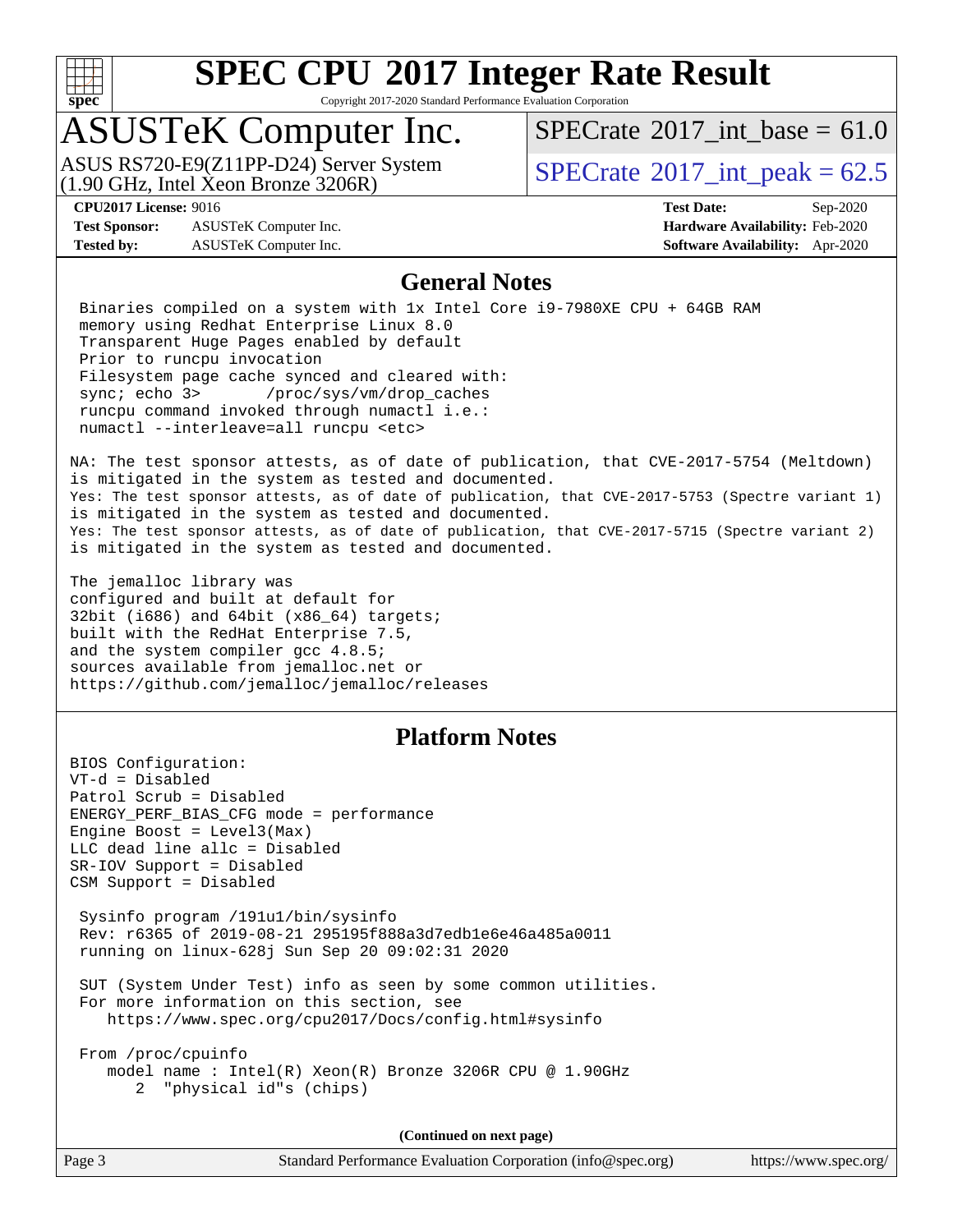

Copyright 2017-2020 Standard Performance Evaluation Corporation

## ASUSTeK Computer Inc.

(1.90 GHz, Intel Xeon Bronze 3206R) ASUS RS720-E9(Z11PP-D24) Server System  $SPECrate^{\circ}2017$  $SPECrate^{\circ}2017$  int peak = 62.5

[SPECrate](http://www.spec.org/auto/cpu2017/Docs/result-fields.html#SPECrate2017intbase)<sup>®</sup>2017 int\_base =  $61.0$ 

**[Test Sponsor:](http://www.spec.org/auto/cpu2017/Docs/result-fields.html#TestSponsor)** ASUSTeK Computer Inc. **[Hardware Availability:](http://www.spec.org/auto/cpu2017/Docs/result-fields.html#HardwareAvailability)** Feb-2020 **[Tested by:](http://www.spec.org/auto/cpu2017/Docs/result-fields.html#Testedby)** ASUSTeK Computer Inc. **[Software Availability:](http://www.spec.org/auto/cpu2017/Docs/result-fields.html#SoftwareAvailability)** Apr-2020

**[CPU2017 License:](http://www.spec.org/auto/cpu2017/Docs/result-fields.html#CPU2017License)** 9016 **[Test Date:](http://www.spec.org/auto/cpu2017/Docs/result-fields.html#TestDate)** Sep-2020

#### **[Platform Notes \(Continued\)](http://www.spec.org/auto/cpu2017/Docs/result-fields.html#PlatformNotes)**

 16 "processors" cores, siblings (Caution: counting these is hw and system dependent. The following excerpts from /proc/cpuinfo might not be reliable. Use with caution.) cpu cores : 8 siblings : 8 physical 0: cores 0 1 2 3 4 5 6 7 physical 1: cores 0 1 2 3 4 5 6 7 From lscpu: Architecture: x86\_64 CPU op-mode(s): 32-bit, 64-bit Byte Order: Little Endian Address sizes: 46 bits physical, 48 bits virtual CPU(s): 16 On-line CPU(s) list: 0-15 Thread(s) per core: 1 Core(s) per socket: 8 Socket(s): 2 NUMA node(s): 2 Vendor ID: GenuineIntel CPU family: 6 Model: 85 Model name: Intel(R) Xeon(R) Bronze 3206R CPU @ 1.90GHz Stepping: 7 CPU MHz: 1900.000 CPU max MHz: 1900.0000 CPU min MHz: 1000.0000 BogoMIPS: 3800.00 Virtualization: VT-x L1d cache: 32K L1i cache: 32K L2 cache: 1024K<br>
L3 cache: 11264K  $L3$  cache: NUMA node0 CPU(s): 0-7 NUMA node1 CPU(s): 8-15 Flags: fpu vme de pse tsc msr pae mce cx8 apic sep mtrr pge mca cmov pat pse36 clflush dts acpi mmx fxsr sse sse2 ss ht tm pbe syscall nx pdpe1gb rdtscp lm constant\_tsc art arch\_perfmon pebs bts rep\_good nopl xtopology nonstop\_tsc cpuid aperfmperf pni pclmulqdq dtes64 monitor ds\_cpl vmx smx est tm2 ssse3 sdbg fma cx16 xtpr pdcm pcid dca sse4\_1 sse4\_2 x2apic movbe popcnt tsc\_deadline\_timer aes xsave avx f16c rdrand lahf\_lm abm 3dnowprefetch cpuid\_fault epb cat\_l3 cdp\_l3 invpcid\_single intel\_ppin ssbd mba ibrs ibpb stibp ibrs\_enhanced tpr\_shadow vnmi flexpriority ept vpid fsgsbase tsc\_adjust bmi1 hle avx2 smep bmi2 erms invpcid rtm cqm mpx rdt\_a avx512f avx512dq rdseed adx smap clflushopt clwb intel\_pt avx512cd avx512bw avx512vl xsaveopt xsavec xgetbv1 xsaves cqm\_llc cqm\_occup\_llc cqm\_mbm\_total cqm\_mbm\_local dtherm arat pln pts hwp hwp\_act\_window hwp\_epp hwp\_pkg\_req pku ospke avx512\_vnni md\_clear flush\_l1d arch\_capabilities **(Continued on next page)**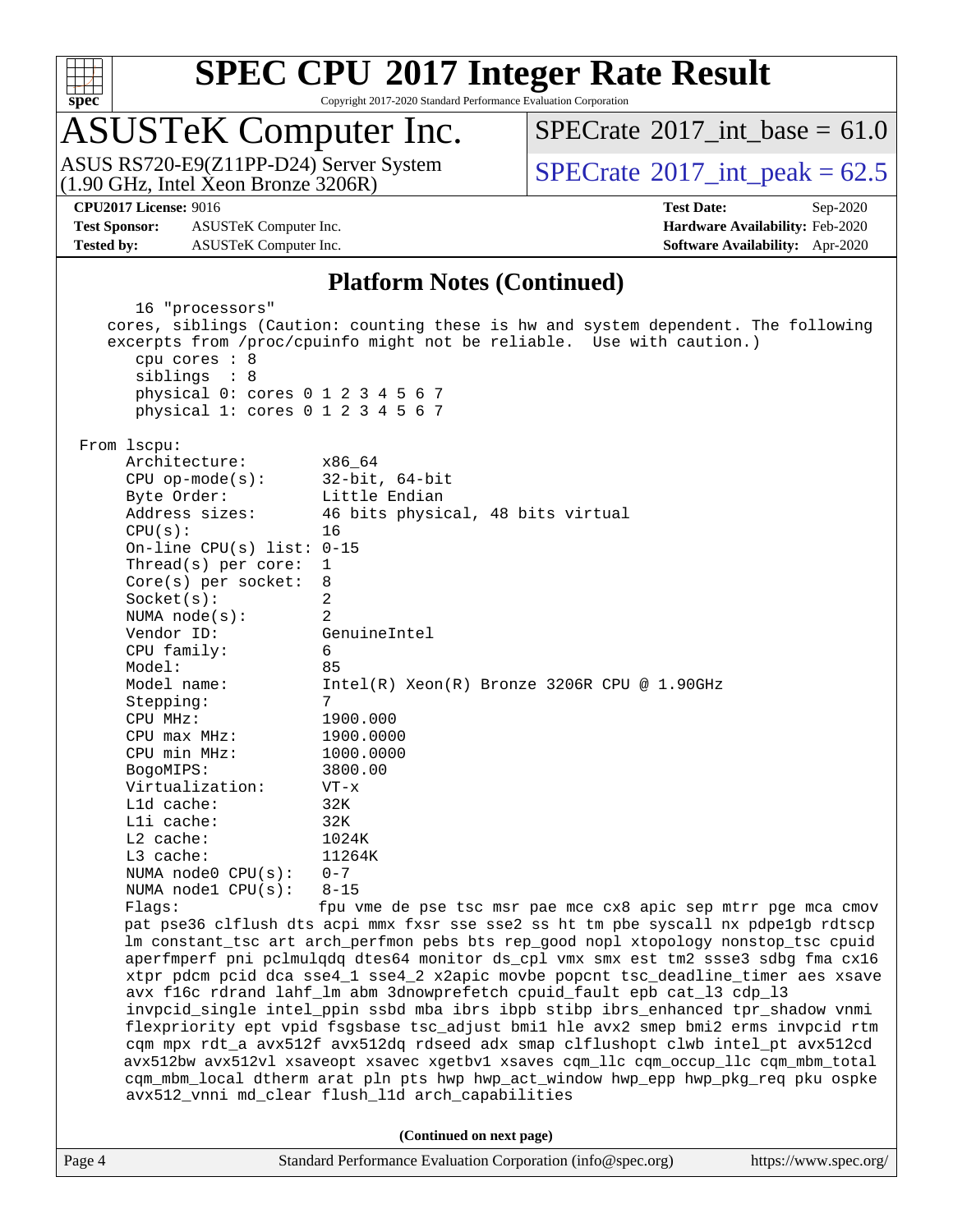

Copyright 2017-2020 Standard Performance Evaluation Corporation

## ASUSTeK Computer Inc.

(1.90 GHz, Intel Xeon Bronze 3206R) ASUS RS720-E9(Z11PP-D24) Server System  $SPECrate^{\circ}2017$  $SPECrate^{\circ}2017$  int peak = 62.5

[SPECrate](http://www.spec.org/auto/cpu2017/Docs/result-fields.html#SPECrate2017intbase)®2017 int\_base =  $61.0$ 

**[Test Sponsor:](http://www.spec.org/auto/cpu2017/Docs/result-fields.html#TestSponsor)** ASUSTeK Computer Inc. **[Hardware Availability:](http://www.spec.org/auto/cpu2017/Docs/result-fields.html#HardwareAvailability)** Feb-2020 **[Tested by:](http://www.spec.org/auto/cpu2017/Docs/result-fields.html#Testedby)** ASUSTeK Computer Inc. **[Software Availability:](http://www.spec.org/auto/cpu2017/Docs/result-fields.html#SoftwareAvailability)** Apr-2020

**[CPU2017 License:](http://www.spec.org/auto/cpu2017/Docs/result-fields.html#CPU2017License)** 9016 **[Test Date:](http://www.spec.org/auto/cpu2017/Docs/result-fields.html#TestDate)** Sep-2020

#### **[Platform Notes \(Continued\)](http://www.spec.org/auto/cpu2017/Docs/result-fields.html#PlatformNotes)**

 /proc/cpuinfo cache data cache size : 11264 KB From numactl --hardware WARNING: a numactl 'node' might or might not correspond to a physical chip. available: 2 nodes (0-1) node 0 cpus: 0 1 2 3 4 5 6 7 node 0 size: 385588 MB node 0 free: 384360 MB node 1 cpus: 8 9 10 11 12 13 14 15 node 1 size: 387069 MB node 1 free: 385756 MB node distances: node 0 1 0: 10 21 1: 21 10 From /proc/meminfo MemTotal: 791201828 kB HugePages\_Total: 0 Hugepagesize: 2048 kB From /etc/\*release\* /etc/\*version\* os-release: NAME="SLES" VERSION="15-SP1" VERSION\_ID="15.1" PRETTY\_NAME="SUSE Linux Enterprise Server 15 SP1" ID="sles" ID\_LIKE="suse" ANSI\_COLOR="0;32" CPE\_NAME="cpe:/o:suse:sles:15:sp1" uname -a: Linux linux-628j 4.12.14-195-default #1 SMP Tue May 7 10:55:11 UTC 2019 (8fba516) x86\_64 x86\_64 x86\_64 GNU/Linux Kernel self-reported vulnerability status: CVE-2018-3620 (L1 Terminal Fault): Not affected Microarchitectural Data Sampling: Not affected CVE-2017-5754 (Meltdown): Not affected CVE-2018-3639 (Speculative Store Bypass): Mitigation: Speculative Store Bypass disabled via prctl and seccomp CVE-2017-5753 (Spectre variant 1): Mitigation: \_\_user pointer sanitization CVE-2017-5715 (Spectre variant 2): Mitigation: Enhanced IBRS, IBPB: conditional, **(Continued on next page)**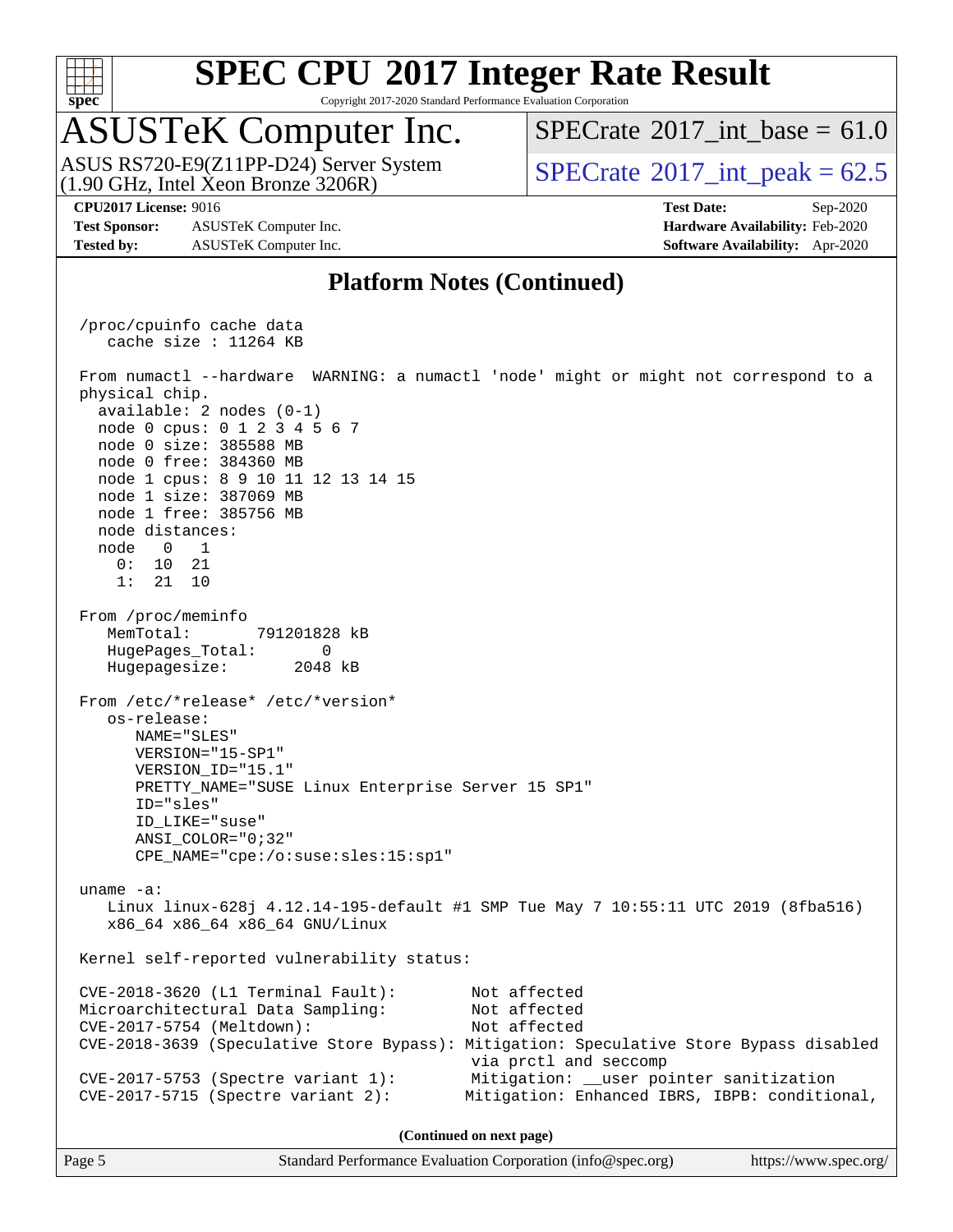

Copyright 2017-2020 Standard Performance Evaluation Corporation

## ASUSTeK Computer Inc.

 $(1.90 \text{ GHz}, \text{Intel } \hat{\text{X}}$ con Bronze 3206R) ASUS RS720-E9(Z11PP-D24) Server System  $SPECrate^{\circ}2017$  $SPECrate^{\circ}2017$  int peak = 62.5

[SPECrate](http://www.spec.org/auto/cpu2017/Docs/result-fields.html#SPECrate2017intbase)<sup>®</sup>2017 int\_base =  $61.0$ 

**[Test Sponsor:](http://www.spec.org/auto/cpu2017/Docs/result-fields.html#TestSponsor)** ASUSTeK Computer Inc. **[Hardware Availability:](http://www.spec.org/auto/cpu2017/Docs/result-fields.html#HardwareAvailability)** Feb-2020 **[Tested by:](http://www.spec.org/auto/cpu2017/Docs/result-fields.html#Testedby)** ASUSTeK Computer Inc. **[Software Availability:](http://www.spec.org/auto/cpu2017/Docs/result-fields.html#SoftwareAvailability)** Apr-2020

**[CPU2017 License:](http://www.spec.org/auto/cpu2017/Docs/result-fields.html#CPU2017License)** 9016 **[Test Date:](http://www.spec.org/auto/cpu2017/Docs/result-fields.html#TestDate)** Sep-2020

#### **[Platform Notes \(Continued\)](http://www.spec.org/auto/cpu2017/Docs/result-fields.html#PlatformNotes)**

RSB filling

run-level 3 Sep 18 23:26

 SPEC is set to: /191u1 Filesystem Type Size Used Avail Use% Mounted on /dev/sda4 xfs 932G 52G 881G 6% /

 From /sys/devices/virtual/dmi/id BIOS: American Megatrends Inc. 6102 12/05/2019 Vendor: ASUSTeK COMPUTER INC. Product: Z11PP-D24 Series Product Family: Server Serial: System Serial Number

 Additional information from dmidecode follows. WARNING: Use caution when you interpret this section. The 'dmidecode' program reads system data which is "intended to allow hardware to be accurately determined", but the intent may not be met, as there are frequent changes to hardware, firmware, and the "DMTF SMBIOS" standard. Memory:

24x Samsung M393A4K40CB2-CVF 32 GB 2 rank 2933

(End of data from sysinfo program)

#### **[Compiler Version Notes](http://www.spec.org/auto/cpu2017/Docs/result-fields.html#CompilerVersionNotes)**

| C      | $502.\text{qcc r (peak)}$                                                                                                                                                   |                       |
|--------|-----------------------------------------------------------------------------------------------------------------------------------------------------------------------------|-----------------------|
|        | Intel(R) C Compiler for applications running on IA-32, Version 2021.1 NextGen<br>Build 20200304<br>Copyright (C) 1985-2020 Intel Corporation. All rights reserved.          |                       |
| C      | 500.perlbench $r(base)$ 502.qcc $r(base)$ 505.mcf $r(base, peak)$<br>$525.x264_r(base, peak) 557.xz_r(base)$                                                                |                       |
|        | Intel(R) C Compiler for applications running on Intel(R) $64$ , Version 2021.1<br>NextGen Build 20200304<br>Copyright (C) 1985-2020 Intel Corporation. All rights reserved. |                       |
| C      | 500.perlbench $r(\text{peak})$ 557.xz $r(\text{peak})$                                                                                                                      |                       |
|        | (Continued on next page)                                                                                                                                                    |                       |
| Page 6 | Standard Performance Evaluation Corporation (info@spec.org)                                                                                                                 | https://www.spec.org/ |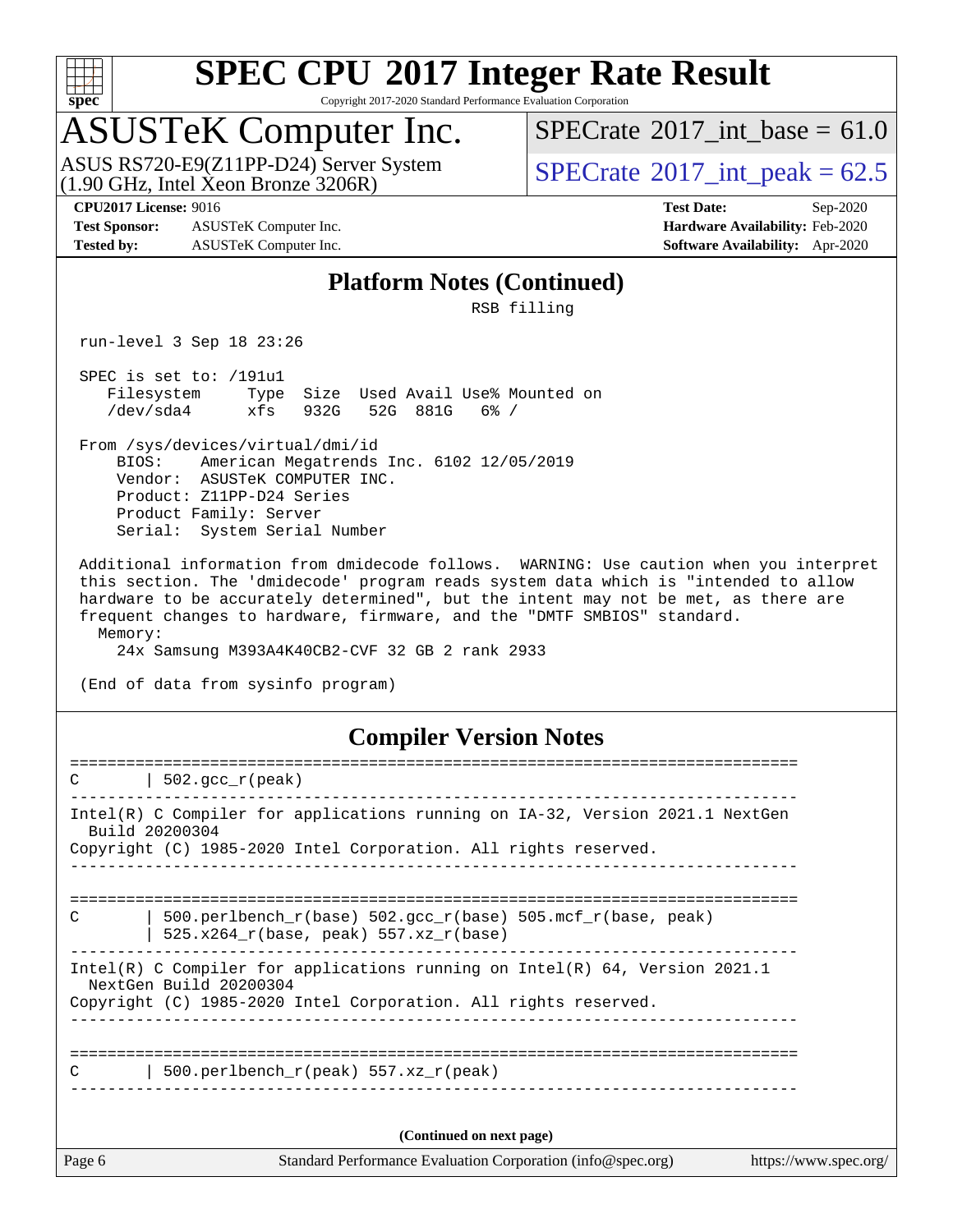

Copyright 2017-2020 Standard Performance Evaluation Corporation

## ASUSTeK Computer Inc.

ASUS RS720-E9(Z11PP-D24) Server System  $(1.90 \text{ GHz}, \text{ Intel Xeon Bronze } 3206\text{R})$  [SPECrate](http://www.spec.org/auto/cpu2017/Docs/result-fields.html#SPECrate2017intpeak)®[2017\\_int\\_peak =](http://www.spec.org/auto/cpu2017/Docs/result-fields.html#SPECrate2017intpeak) 62.5

 $SPECTate$ <sup>®</sup>[2017\\_int\\_base =](http://www.spec.org/auto/cpu2017/Docs/result-fields.html#SPECrate2017intbase) 61.0

**[Test Sponsor:](http://www.spec.org/auto/cpu2017/Docs/result-fields.html#TestSponsor)** ASUSTeK Computer Inc. **[Hardware Availability:](http://www.spec.org/auto/cpu2017/Docs/result-fields.html#HardwareAvailability)** Feb-2020 **[Tested by:](http://www.spec.org/auto/cpu2017/Docs/result-fields.html#Testedby)** ASUSTeK Computer Inc. **[Software Availability:](http://www.spec.org/auto/cpu2017/Docs/result-fields.html#SoftwareAvailability)** Apr-2020

**[CPU2017 License:](http://www.spec.org/auto/cpu2017/Docs/result-fields.html#CPU2017License)** 9016 **[Test Date:](http://www.spec.org/auto/cpu2017/Docs/result-fields.html#TestDate)** Sep-2020

#### **[Compiler Version Notes \(Continued\)](http://www.spec.org/auto/cpu2017/Docs/result-fields.html#CompilerVersionNotes)**

| Intel(R) C Intel(R) 64 Compiler for applications running on Intel(R) 64,<br>Version 19.1.1.217 Build 20200306                                                                    |
|----------------------------------------------------------------------------------------------------------------------------------------------------------------------------------|
| Copyright (C) 1985-2020 Intel Corporation. All rights reserved.                                                                                                                  |
| $  502.\text{gcc_r(peak)}$<br>C.                                                                                                                                                 |
| Intel(R) C Compiler for applications running on IA-32, Version 2021.1 NextGen<br>Build 20200304<br>Copyright (C) 1985-2020 Intel Corporation. All rights reserved.               |
| 500.perlbench_r(base) 502.gcc_r(base) 505.mcf_r(base, peak)<br>С<br>$525.x264_r(base, peak) 557.xz_r(base)$                                                                      |
| Intel(R) C Compiler for applications running on $Intel(R) 64$ , Version 2021.1<br>NextGen Build 20200304<br>Copyright (C) 1985-2020 Intel Corporation. All rights reserved.      |
| $500.perlbench_r(peak) 557. xz_r(peak)$<br>C                                                                                                                                     |
| Intel(R) C Intel(R) 64 Compiler for applications running on Intel(R) 64,<br>Version 19.1.1.217 Build 20200306<br>Copyright (C) 1985-2020 Intel Corporation. All rights reserved. |
| $\vert$ 502.gcc_r(peak)<br>C.                                                                                                                                                    |
| Intel(R) C Compiler for applications running on IA-32, Version 2021.1 NextGen<br>Build 20200304<br>Copyright (C) 1985-2020 Intel Corporation. All rights reserved.               |
| ==================<br>============<br>500.perlbench_r(base) 502.gcc_r(base) 505.mcf_r(base, peak)<br>С<br>  525.x264_r(base, peak) 557.xz_r(base)                                |
| Intel(R) C Compiler for applications running on Intel(R) 64, Version 2021.1<br>NextGen Build 20200304<br>Copyright (C) 1985-2020 Intel Corporation. All rights reserved.         |
| (Continued on next page)                                                                                                                                                         |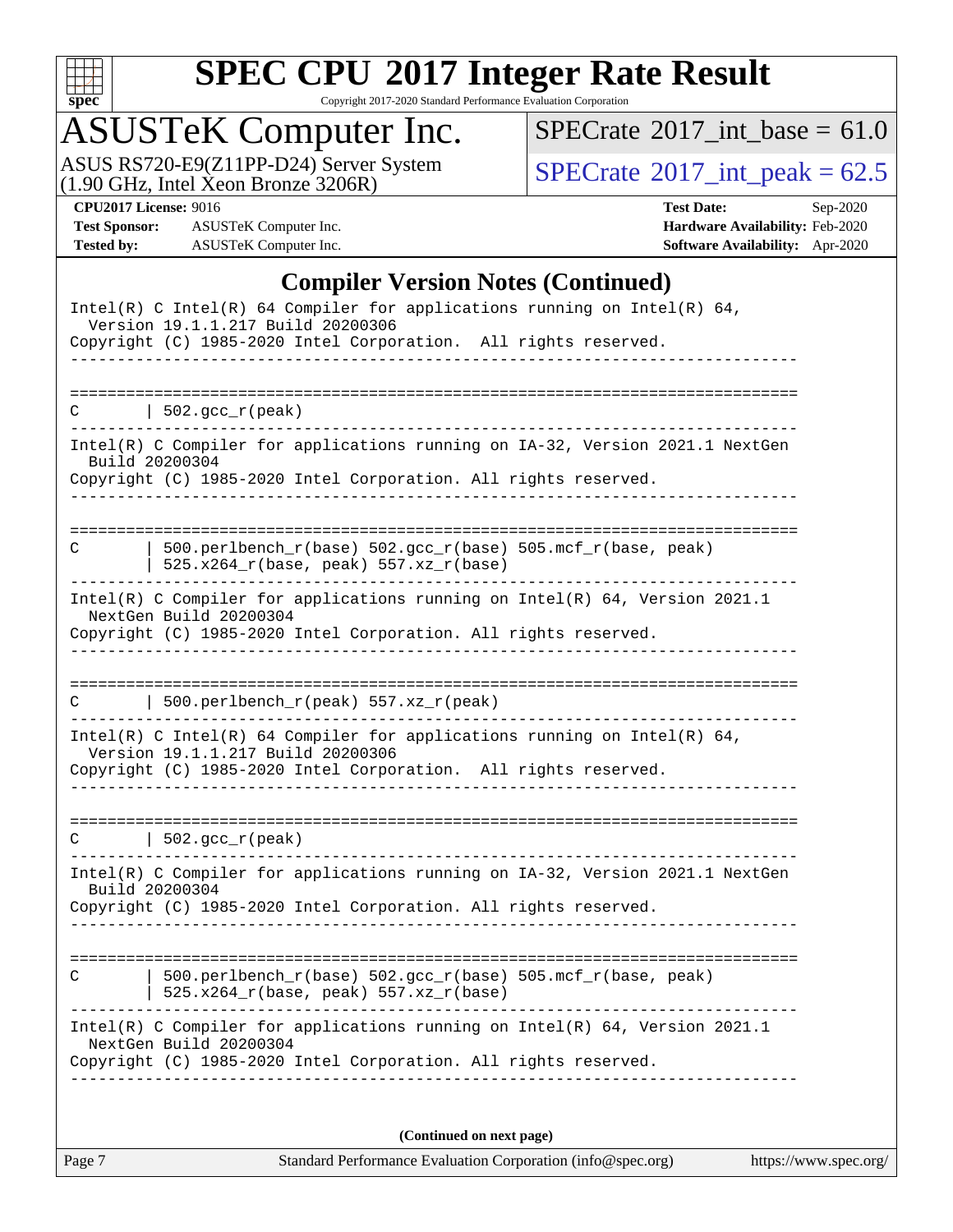

Copyright 2017-2020 Standard Performance Evaluation Corporation

## ASUSTeK Computer Inc.

(1.90 GHz, Intel Xeon Bronze 3206R) ASUS RS720-E9(Z11PP-D24) Server System  $\sqrt{\text{SPECrate}^{\otimes}2017\_int\_peak} = 62.5$  $\sqrt{\text{SPECrate}^{\otimes}2017\_int\_peak} = 62.5$  $\sqrt{\text{SPECrate}^{\otimes}2017\_int\_peak} = 62.5$ 

[SPECrate](http://www.spec.org/auto/cpu2017/Docs/result-fields.html#SPECrate2017intbase)<sup>®</sup>2017 int\_base =  $61.0$ 

**[Test Sponsor:](http://www.spec.org/auto/cpu2017/Docs/result-fields.html#TestSponsor)** ASUSTeK Computer Inc. **[Hardware Availability:](http://www.spec.org/auto/cpu2017/Docs/result-fields.html#HardwareAvailability)** Feb-2020 **[Tested by:](http://www.spec.org/auto/cpu2017/Docs/result-fields.html#Testedby)** ASUSTeK Computer Inc. **[Software Availability:](http://www.spec.org/auto/cpu2017/Docs/result-fields.html#SoftwareAvailability)** Apr-2020

**[CPU2017 License:](http://www.spec.org/auto/cpu2017/Docs/result-fields.html#CPU2017License)** 9016 **[Test Date:](http://www.spec.org/auto/cpu2017/Docs/result-fields.html#TestDate)** Sep-2020

#### **[Compiler Version Notes \(Continued\)](http://www.spec.org/auto/cpu2017/Docs/result-fields.html#CompilerVersionNotes)**

| 500.perlbench $r(\text{peak})$ 557.xz $r(\text{peak})$<br>C                                                                                                                            |  |  |  |  |  |
|----------------------------------------------------------------------------------------------------------------------------------------------------------------------------------------|--|--|--|--|--|
| Intel(R) C Intel(R) 64 Compiler for applications running on Intel(R) 64,<br>Version 19.1.1.217 Build 20200306<br>Copyright (C) 1985-2020 Intel Corporation. All rights reserved.       |  |  |  |  |  |
| 520.omnetpp r(base, peak) 523.xalancbmk r(base, peak)<br>$C++$<br>531.deepsjeng $r(base, peak)$ 541.leela $r(base, peak)$                                                              |  |  |  |  |  |
| Intel(R) $C++$ Compiler for applications running on Intel(R) 64, Version 2021.1<br>NextGen Build 20200304<br>Copyright (C) 1985-2020 Intel Corporation. All rights reserved.           |  |  |  |  |  |
| Fortran   $548$ . exchange $2\degree$ r (base, peak)                                                                                                                                   |  |  |  |  |  |
| Intel(R) Fortran Intel(R) 64 Compiler for applications running on Intel(R)<br>64, Version 19.1.1.217 Build 20200306<br>Copyright (C) 1985-2020 Intel Corporation. All rights reserved. |  |  |  |  |  |

### **[Base Compiler Invocation](http://www.spec.org/auto/cpu2017/Docs/result-fields.html#BaseCompilerInvocation)**

[C benchmarks](http://www.spec.org/auto/cpu2017/Docs/result-fields.html#Cbenchmarks): [icc](http://www.spec.org/cpu2017/results/res2020q4/cpu2017-20200925-24017.flags.html#user_CCbase_intel_icc_66fc1ee009f7361af1fbd72ca7dcefbb700085f36577c54f309893dd4ec40d12360134090235512931783d35fd58c0460139e722d5067c5574d8eaf2b3e37e92)

| $C_{++}$ benchmarks: |  |
|----------------------|--|
| icpc                 |  |

[Fortran benchmarks](http://www.spec.org/auto/cpu2017/Docs/result-fields.html#Fortranbenchmarks): [ifort](http://www.spec.org/cpu2017/results/res2020q4/cpu2017-20200925-24017.flags.html#user_FCbase_intel_ifort_8111460550e3ca792625aed983ce982f94888b8b503583aa7ba2b8303487b4d8a21a13e7191a45c5fd58ff318f48f9492884d4413fa793fd88dd292cad7027ca)

## **[Base Portability Flags](http://www.spec.org/auto/cpu2017/Docs/result-fields.html#BasePortabilityFlags)**

 500.perlbench\_r: [-DSPEC\\_LP64](http://www.spec.org/cpu2017/results/res2020q4/cpu2017-20200925-24017.flags.html#b500.perlbench_r_basePORTABILITY_DSPEC_LP64) [-DSPEC\\_LINUX\\_X64](http://www.spec.org/cpu2017/results/res2020q4/cpu2017-20200925-24017.flags.html#b500.perlbench_r_baseCPORTABILITY_DSPEC_LINUX_X64) 502.gcc\_r: [-DSPEC\\_LP64](http://www.spec.org/cpu2017/results/res2020q4/cpu2017-20200925-24017.flags.html#suite_basePORTABILITY502_gcc_r_DSPEC_LP64) 505.mcf\_r: [-DSPEC\\_LP64](http://www.spec.org/cpu2017/results/res2020q4/cpu2017-20200925-24017.flags.html#suite_basePORTABILITY505_mcf_r_DSPEC_LP64) 520.omnetpp\_r: [-DSPEC\\_LP64](http://www.spec.org/cpu2017/results/res2020q4/cpu2017-20200925-24017.flags.html#suite_basePORTABILITY520_omnetpp_r_DSPEC_LP64) 523.xalancbmk\_r: [-DSPEC\\_LP64](http://www.spec.org/cpu2017/results/res2020q4/cpu2017-20200925-24017.flags.html#suite_basePORTABILITY523_xalancbmk_r_DSPEC_LP64) [-DSPEC\\_LINUX](http://www.spec.org/cpu2017/results/res2020q4/cpu2017-20200925-24017.flags.html#b523.xalancbmk_r_baseCXXPORTABILITY_DSPEC_LINUX)

**(Continued on next page)**

Page 8 Standard Performance Evaluation Corporation [\(info@spec.org\)](mailto:info@spec.org) <https://www.spec.org/>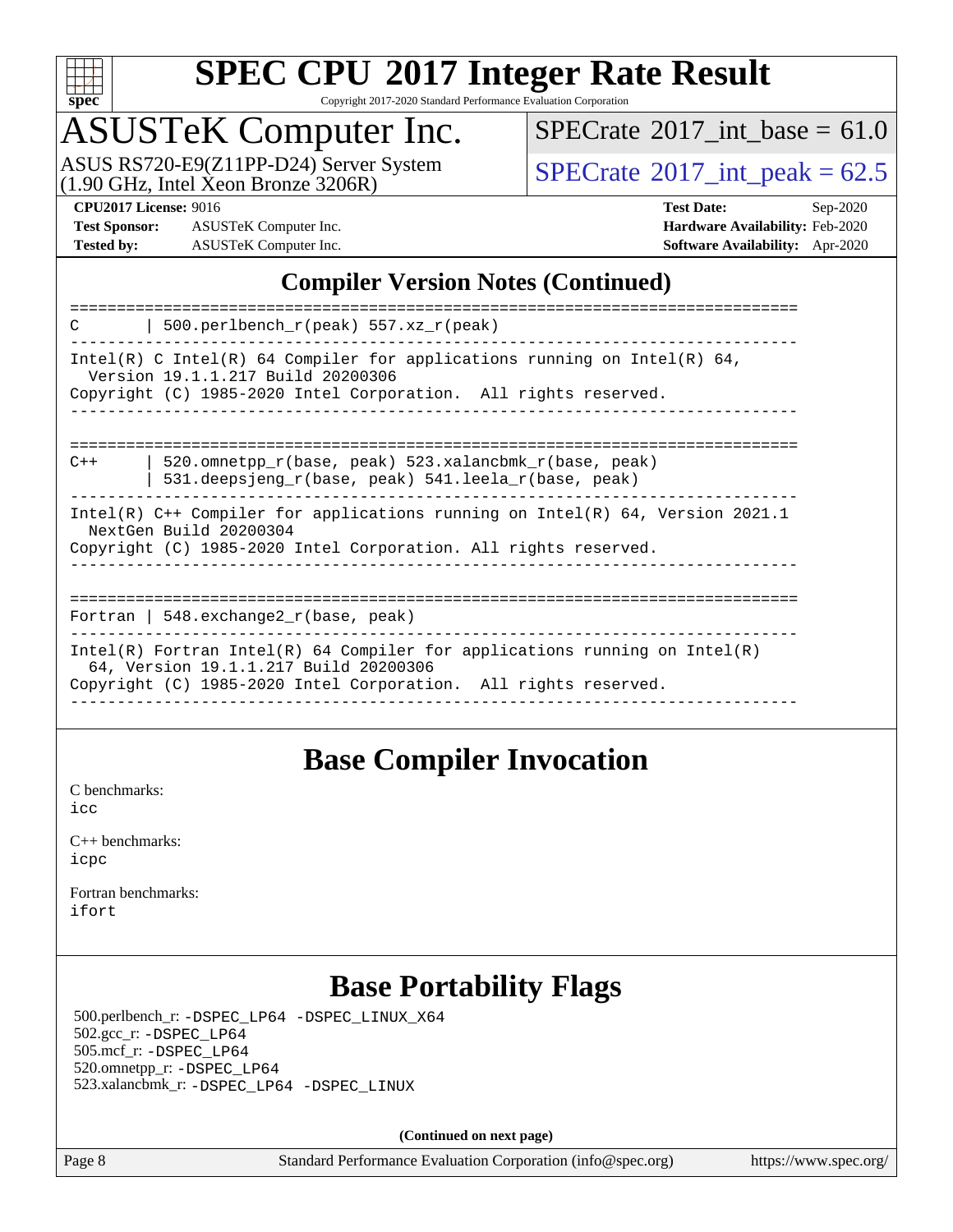

Copyright 2017-2020 Standard Performance Evaluation Corporation

## ASUSTeK Computer Inc.

 $(1.90 \text{ GHz}, \text{Intel } \hat{\text{X}}$ con Bronze 3206R) ASUS RS720-E9(Z11PP-D24) Server System  $SPECrate^{\circ}2017$  $SPECrate^{\circ}2017$  int peak = 62.5

[SPECrate](http://www.spec.org/auto/cpu2017/Docs/result-fields.html#SPECrate2017intbase)<sup>®</sup>2017 int\_base =  $61.0$ 

**[Test Sponsor:](http://www.spec.org/auto/cpu2017/Docs/result-fields.html#TestSponsor)** ASUSTeK Computer Inc. **[Hardware Availability:](http://www.spec.org/auto/cpu2017/Docs/result-fields.html#HardwareAvailability)** Feb-2020 **[Tested by:](http://www.spec.org/auto/cpu2017/Docs/result-fields.html#Testedby)** ASUSTeK Computer Inc. **[Software Availability:](http://www.spec.org/auto/cpu2017/Docs/result-fields.html#SoftwareAvailability)** Apr-2020

**[CPU2017 License:](http://www.spec.org/auto/cpu2017/Docs/result-fields.html#CPU2017License)** 9016 **[Test Date:](http://www.spec.org/auto/cpu2017/Docs/result-fields.html#TestDate)** Sep-2020

## **[Base Portability Flags \(Continued\)](http://www.spec.org/auto/cpu2017/Docs/result-fields.html#BasePortabilityFlags)**

 525.x264\_r: [-DSPEC\\_LP64](http://www.spec.org/cpu2017/results/res2020q4/cpu2017-20200925-24017.flags.html#suite_basePORTABILITY525_x264_r_DSPEC_LP64) 531.deepsjeng\_r: [-DSPEC\\_LP64](http://www.spec.org/cpu2017/results/res2020q4/cpu2017-20200925-24017.flags.html#suite_basePORTABILITY531_deepsjeng_r_DSPEC_LP64) 541.leela\_r: [-DSPEC\\_LP64](http://www.spec.org/cpu2017/results/res2020q4/cpu2017-20200925-24017.flags.html#suite_basePORTABILITY541_leela_r_DSPEC_LP64) 548.exchange2\_r: [-DSPEC\\_LP64](http://www.spec.org/cpu2017/results/res2020q4/cpu2017-20200925-24017.flags.html#suite_basePORTABILITY548_exchange2_r_DSPEC_LP64) 557.xz\_r: [-DSPEC\\_LP64](http://www.spec.org/cpu2017/results/res2020q4/cpu2017-20200925-24017.flags.html#suite_basePORTABILITY557_xz_r_DSPEC_LP64)

### **[Base Optimization Flags](http://www.spec.org/auto/cpu2017/Docs/result-fields.html#BaseOptimizationFlags)**

#### [C benchmarks](http://www.spec.org/auto/cpu2017/Docs/result-fields.html#Cbenchmarks):

```
-m64 -qnextgen -std=c11
-Wl,-plugin-opt=-x86-branches-within-32B-boundaries -Wl,-z,muldefs
-xCORE-AVX512 -O3 -ffast-math -flto -mfpmath=sse -funroll-loops
-fuse-ld=gold -qopt-mem-layout-trans=4
-L/usr/local/IntelCompiler19/compilers_and_libraries_2020.1.217/linux/compiler/lib/intel64_lin
-lqkmalloc
```
#### [C++ benchmarks](http://www.spec.org/auto/cpu2017/Docs/result-fields.html#CXXbenchmarks):

```
-m64 -qnextgen -Wl,-plugin-opt=-x86-branches-within-32B-boundaries
-Wl,-z,muldefs -xCORE-AVX512 -O3 -ffast-math -flto -mfpmath=sse
-funroll-loops -fuse-ld=gold -qopt-mem-layout-trans=4
-L/usr/local/IntelCompiler19/compilers_and_libraries_2020.1.217/linux/compiler/lib/intel64_lin
-lqkmalloc
```
#### [Fortran benchmarks:](http://www.spec.org/auto/cpu2017/Docs/result-fields.html#Fortranbenchmarks)

```
-m64 -Wl,-plugin-opt=-x86-branches-within-32B-boundaries -Wl,-z,muldefs
-xCORE-AVX512 -O3 -ipo -no-prec-div -qopt-mem-layout-trans=4
-nostandard-realloc-lhs -align array32byte -auto
-mbranches-within-32B-boundaries
-L/usr/local/IntelCompiler19/compilers_and_libraries_2020.1.217/linux/compiler/lib/intel64_lin
-lqkmalloc
```
### **[Peak Compiler Invocation](http://www.spec.org/auto/cpu2017/Docs/result-fields.html#PeakCompilerInvocation)**

[C benchmarks](http://www.spec.org/auto/cpu2017/Docs/result-fields.html#Cbenchmarks): [icc](http://www.spec.org/cpu2017/results/res2020q4/cpu2017-20200925-24017.flags.html#user_CCpeak_intel_icc_66fc1ee009f7361af1fbd72ca7dcefbb700085f36577c54f309893dd4ec40d12360134090235512931783d35fd58c0460139e722d5067c5574d8eaf2b3e37e92)

[C++ benchmarks:](http://www.spec.org/auto/cpu2017/Docs/result-fields.html#CXXbenchmarks) [icpc](http://www.spec.org/cpu2017/results/res2020q4/cpu2017-20200925-24017.flags.html#user_CXXpeak_intel_icpc_c510b6838c7f56d33e37e94d029a35b4a7bccf4766a728ee175e80a419847e808290a9b78be685c44ab727ea267ec2f070ec5dc83b407c0218cded6866a35d07)

[Fortran benchmarks](http://www.spec.org/auto/cpu2017/Docs/result-fields.html#Fortranbenchmarks): [ifort](http://www.spec.org/cpu2017/results/res2020q4/cpu2017-20200925-24017.flags.html#user_FCpeak_intel_ifort_8111460550e3ca792625aed983ce982f94888b8b503583aa7ba2b8303487b4d8a21a13e7191a45c5fd58ff318f48f9492884d4413fa793fd88dd292cad7027ca)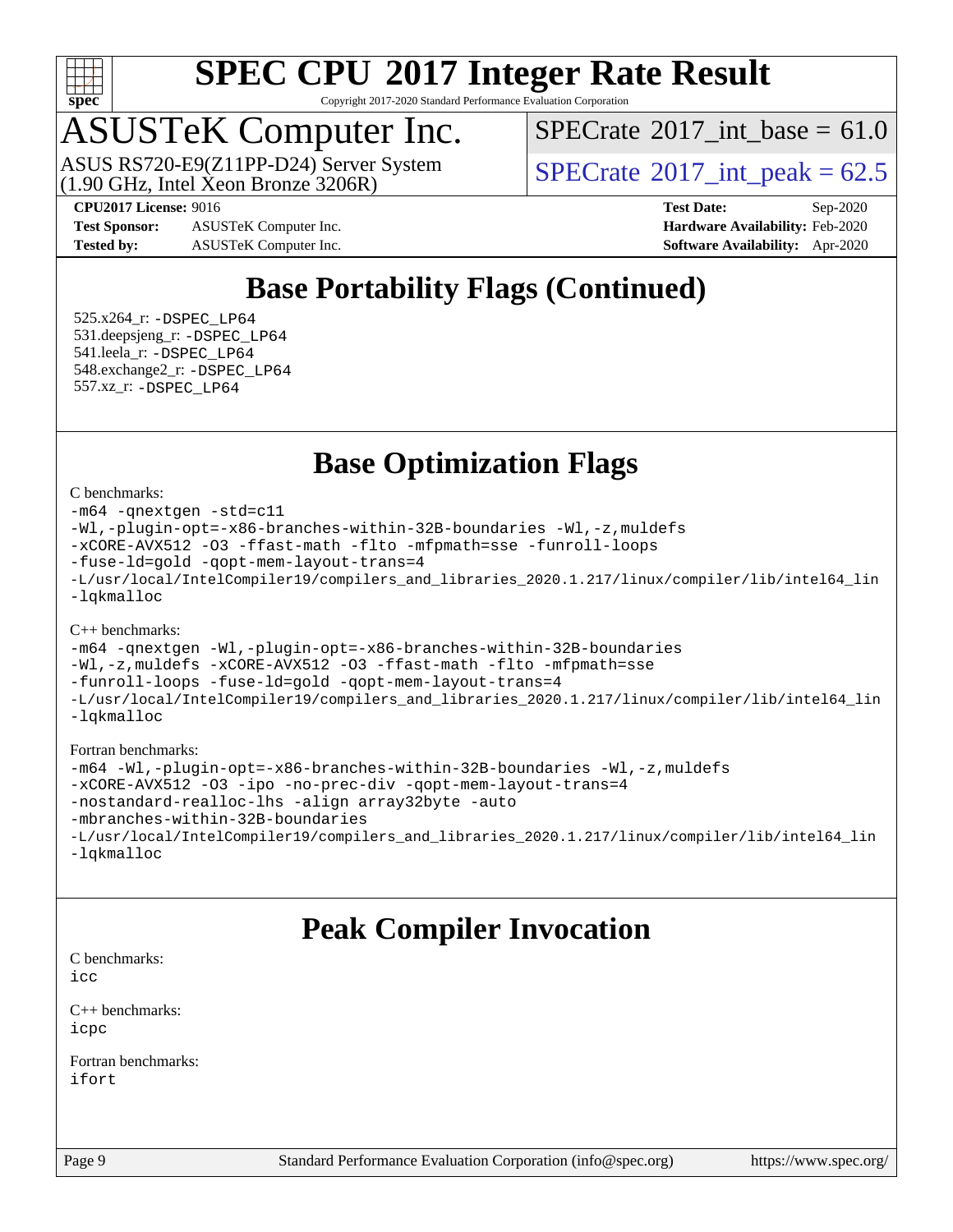

Copyright 2017-2020 Standard Performance Evaluation Corporation

# ASUSTeK Computer Inc.<br>ASUS RS720-E9(Z11PP-D24) Server System

(1.90 GHz, Intel Xeon Bronze 3206R)

[SPECrate](http://www.spec.org/auto/cpu2017/Docs/result-fields.html#SPECrate2017intbase)<sup>®</sup>2017 int\_base =  $61.0$ 

[SPECrate](http://www.spec.org/auto/cpu2017/Docs/result-fields.html#SPECrate2017intpeak)<sup>®</sup>2017 int peak =  $62.5$ 

**[Test Sponsor:](http://www.spec.org/auto/cpu2017/Docs/result-fields.html#TestSponsor)** ASUSTeK Computer Inc. **[Hardware Availability:](http://www.spec.org/auto/cpu2017/Docs/result-fields.html#HardwareAvailability)** Feb-2020 **[Tested by:](http://www.spec.org/auto/cpu2017/Docs/result-fields.html#Testedby)** ASUSTeK Computer Inc. **[Software Availability:](http://www.spec.org/auto/cpu2017/Docs/result-fields.html#SoftwareAvailability)** Apr-2020

**[CPU2017 License:](http://www.spec.org/auto/cpu2017/Docs/result-fields.html#CPU2017License)** 9016 **[Test Date:](http://www.spec.org/auto/cpu2017/Docs/result-fields.html#TestDate)** Sep-2020

### **[Peak Portability Flags](http://www.spec.org/auto/cpu2017/Docs/result-fields.html#PeakPortabilityFlags)**

 500.perlbench\_r: [-DSPEC\\_LP64](http://www.spec.org/cpu2017/results/res2020q4/cpu2017-20200925-24017.flags.html#b500.perlbench_r_peakPORTABILITY_DSPEC_LP64) [-DSPEC\\_LINUX\\_X64](http://www.spec.org/cpu2017/results/res2020q4/cpu2017-20200925-24017.flags.html#b500.perlbench_r_peakCPORTABILITY_DSPEC_LINUX_X64) 502.gcc\_r: [-D\\_FILE\\_OFFSET\\_BITS=64](http://www.spec.org/cpu2017/results/res2020q4/cpu2017-20200925-24017.flags.html#user_peakPORTABILITY502_gcc_r_file_offset_bits_64_5ae949a99b284ddf4e95728d47cb0843d81b2eb0e18bdfe74bbf0f61d0b064f4bda2f10ea5eb90e1dcab0e84dbc592acfc5018bc955c18609f94ddb8d550002c) 505.mcf\_r: [-DSPEC\\_LP64](http://www.spec.org/cpu2017/results/res2020q4/cpu2017-20200925-24017.flags.html#suite_peakPORTABILITY505_mcf_r_DSPEC_LP64) 520.omnetpp\_r: [-DSPEC\\_LP64](http://www.spec.org/cpu2017/results/res2020q4/cpu2017-20200925-24017.flags.html#suite_peakPORTABILITY520_omnetpp_r_DSPEC_LP64) 523.xalancbmk\_r: [-DSPEC\\_LP64](http://www.spec.org/cpu2017/results/res2020q4/cpu2017-20200925-24017.flags.html#suite_peakPORTABILITY523_xalancbmk_r_DSPEC_LP64) [-DSPEC\\_LINUX](http://www.spec.org/cpu2017/results/res2020q4/cpu2017-20200925-24017.flags.html#b523.xalancbmk_r_peakCXXPORTABILITY_DSPEC_LINUX) 525.x264\_r: [-DSPEC\\_LP64](http://www.spec.org/cpu2017/results/res2020q4/cpu2017-20200925-24017.flags.html#suite_peakPORTABILITY525_x264_r_DSPEC_LP64) 531.deepsjeng\_r: [-DSPEC\\_LP64](http://www.spec.org/cpu2017/results/res2020q4/cpu2017-20200925-24017.flags.html#suite_peakPORTABILITY531_deepsjeng_r_DSPEC_LP64) 541.leela\_r: [-DSPEC\\_LP64](http://www.spec.org/cpu2017/results/res2020q4/cpu2017-20200925-24017.flags.html#suite_peakPORTABILITY541_leela_r_DSPEC_LP64) 548.exchange2\_r: [-DSPEC\\_LP64](http://www.spec.org/cpu2017/results/res2020q4/cpu2017-20200925-24017.flags.html#suite_peakPORTABILITY548_exchange2_r_DSPEC_LP64) 557.xz\_r: [-DSPEC\\_LP64](http://www.spec.org/cpu2017/results/res2020q4/cpu2017-20200925-24017.flags.html#suite_peakPORTABILITY557_xz_r_DSPEC_LP64)

## **[Peak Optimization Flags](http://www.spec.org/auto/cpu2017/Docs/result-fields.html#PeakOptimizationFlags)**

[C benchmarks](http://www.spec.org/auto/cpu2017/Docs/result-fields.html#Cbenchmarks):

```
Page 10 Standard Performance Evaluation Corporation (info@spec.org) https://www.spec.org/
  500.perlbench_r: -Wl,-z,muldefs -prof-gen(pass 1) -prof-use(pass 2)
-xCORE-AVX512 -ipo -O3 -no-prec-div
-qopt-mem-layout-trans=4 -fno-strict-overflow
-mbranches-within-32B-boundaries
-L/usr/local/IntelCompiler19/compilers_and_libraries_2020.1.217/linux/compiler/lib/intel64_lin
-lqkmalloc
  502.gcc_r: -m32
-L/usr/local/IntelCompiler19/compilers_and_libraries_2020.1.217/linux/compiler/lib/ia32_lin
-std=gnu89
-Wl,-plugin-opt=-x86-branches-within-32B-boundaries
-Wl,-z,muldefs -fprofile-generate(pass 1)
-fprofile-use=default.profdata(pass 2) -xCORE-AVX512 -flto
-Ofast(pass 1) -O3 -ffast-math -qnextgen -fuse-ld=gold
-qopt-mem-layout-trans=4 -L/usr/local/jemalloc32-5.0.1/lib
-ljemalloc
  505.mcf_r: basepeak = yes
  525.x264_r: -m64 -qnextgen -std=c11
-Wl,-plugin-opt=-x86-branches-within-32B-boundaries
-Wl,-z,muldefs -xCORE-AVX512 -flto -O3 -ffast-math
-fuse-ld=gold -qopt-mem-layout-trans=4 -fno-alias
-L/usr/local/IntelCompiler19/compilers_and_libraries_2020.1.217/linux/compiler/lib/intel64_lin
-lqkmalloc
  557.xz_r: -Wl,-z,muldefs -xCORE-AVX512 -ipo -O3 -no-prec-div
-qopt-mem-layout-trans=4 -mbranches-within-32B-boundaries
-L/usr/local/IntelCompiler19/compilers_and_libraries_2020.1.217/linux/compiler/lib/intel64_lin
                                      (Continued on next page)
```